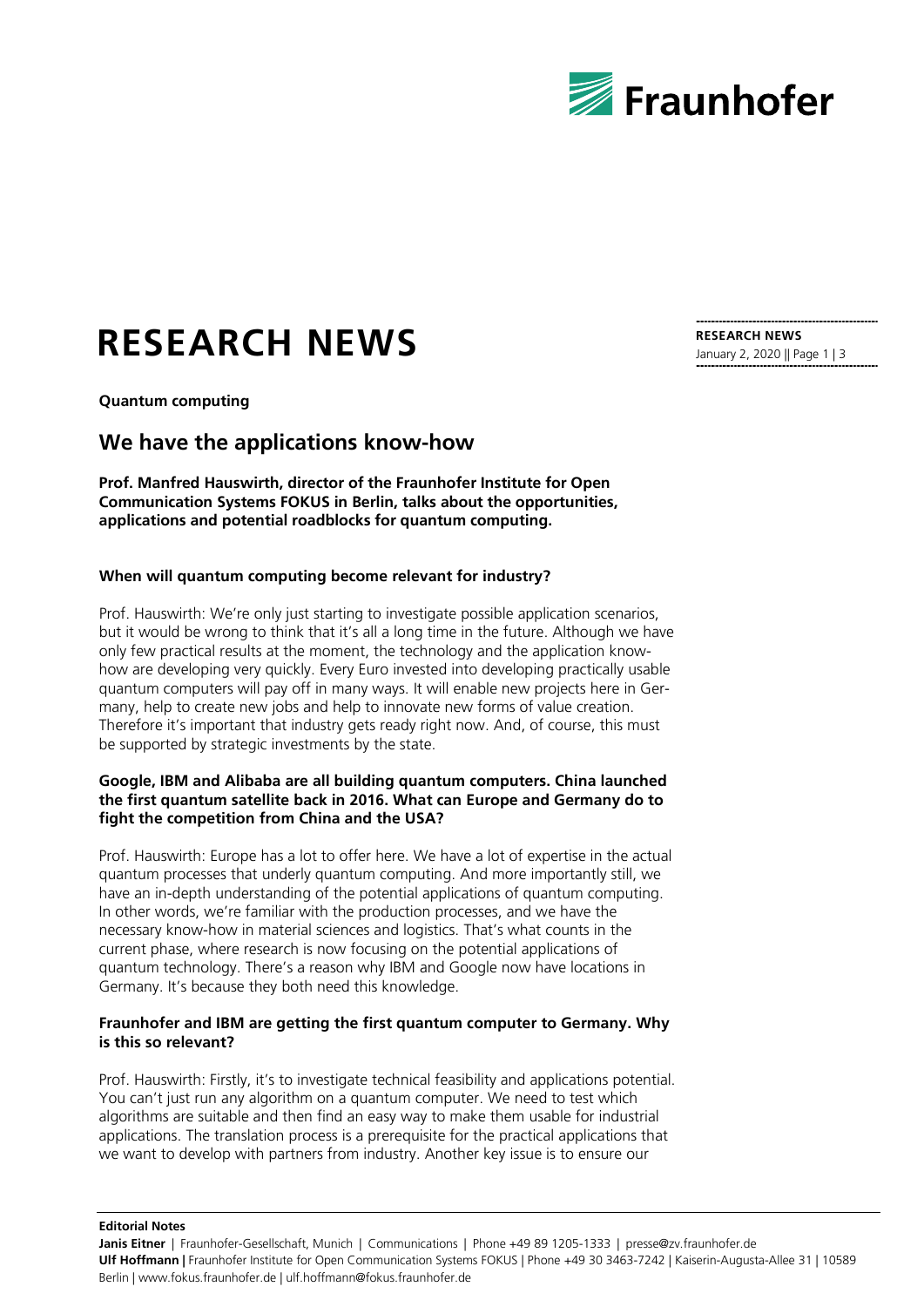

digital sovereignty. Having a location in Germany will mean that all the data is processed according to European law and our European data-protection standards.

#### **What are your hopes for current developments in quantum computing and the impacts it will have on the economy and society?**

Prof. Hauswirth: Many areas today already depend on massively complex computations – take simulations in materials research, for example, or traffic flow models, or algorithmic trading and other complex stock-market transactions. This requires huge computing resources and consumes a lot of processing time. Quantum computers will make it much more efficient to carry out many of these simulations – meaning that we can develop new materials more quickly, increase the predictive accuracy of forecasts, control traffic more efficiently, or model the chemical processes required for battery development and acceleration of the transition to a sustainable energy system.

#### **Are there any problems that quantum computers cannot solve?**

Prof. Hauswirth: Quantum computing is not really suitable for processes in which the next step depends on the result of the previous one – i.e., where computations build on one another – which is the case in classic business processes. Day-to-day data-processing applications require computation on a much smaller scale for which traditional computers will always be more efficient and more economical. Quantum computing will complement conventional computing for some types of problems but will not replace all computers. In many areas, it will also make sense to use a hybrid solution of conventional and quantum computing.

## **Are there any concrete hurdles that still prevent a breakthrough of quantum computing?**

Prof. Hauswirth: The stability of Qubits and the stability of entanglement are vital for the performance of a quantum computer. Today's quantum computer hardware is still extremely sensitive, and the technical requirements are very high. For example, a quantum processor must be cooled to a temperature approaching absolute zero; and it must be protected against any form of radiation and vibration. At present, a lot of research in this field is focusing on how to reduce the technical efforts required to achieve this.

#### **How long do we have to wait until we see the beginnings of a widespread commercial use of quantum computing?**

Prof. Hauswirth: It's going to take at least 10 years, if not 20, before quantum computers emerge from the lab and find widespread applications. What's more important, however, is that when we reach this point, we are ready with the necessary software and expertise. We already know where the journey's heading, because we're

**RESEARCH NEWS** January 2, 2020 || Page 2 | 3